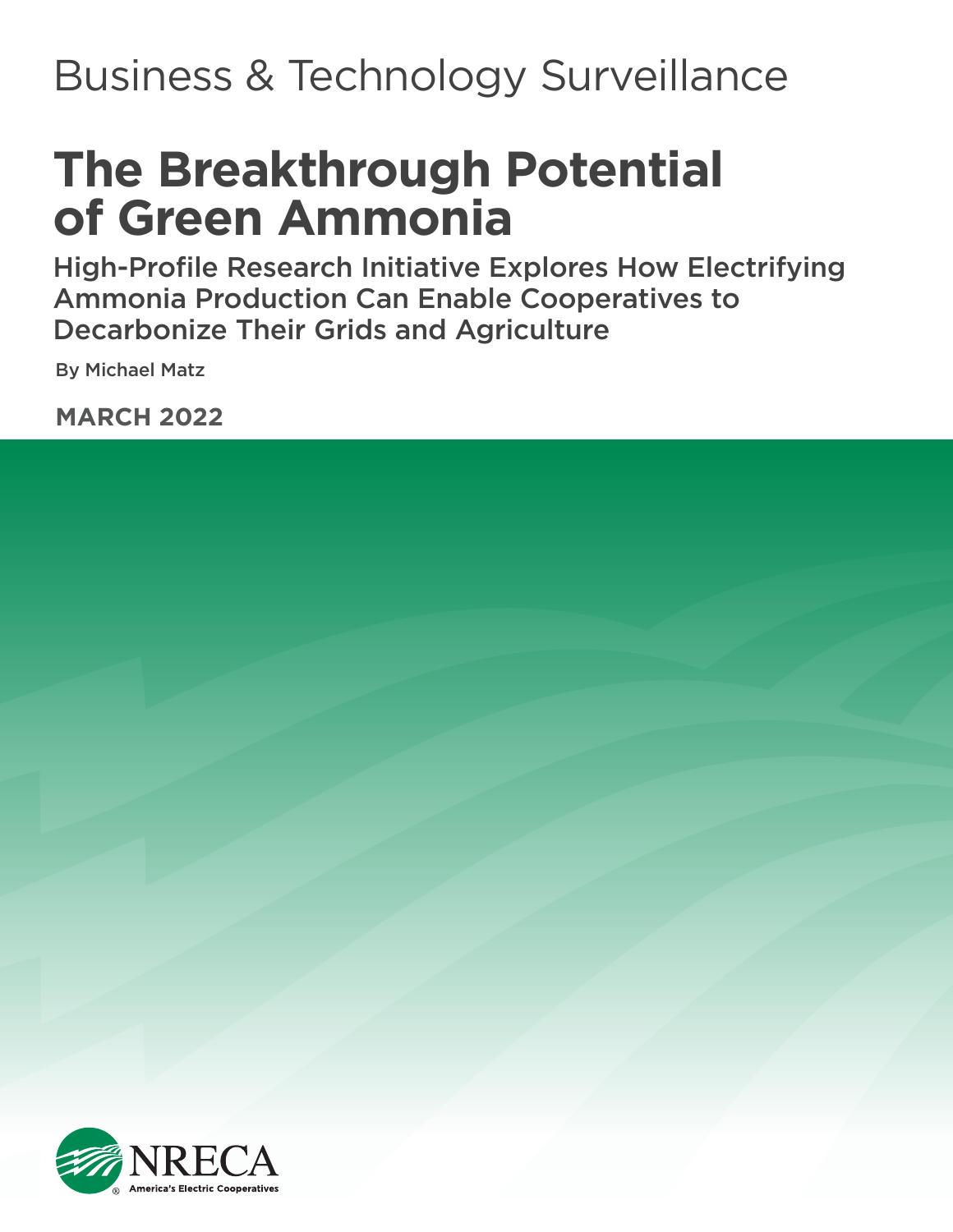## Business & Technology Surveillance

# **The Breakthrough Potential of Green Ammonia**

High-Profile Research Initiative Explores How Electrifying Ammonia Production Can Enable Cooperatives to Decarbonize Their Grids and Agriculture

B[y Michael Matz](#page-10-0) 

**MARCH 2022**

### **SUBJECT MATTER EXPERT ON THIS TOPIC**

**Brian Sloboda,**  NRECA Consumer Solutions Director: **Brian.Sloboda@nreca.coop**

This article is a product of the **[Distributed Energy Resources Work Group](#page-10-0)**.

## ARTICLE SNAPSHOT

#### WHAT HAS CHANGED?

Ammonia production today is largely powered by fossil fuels. There is growing interest in producing zerocarbon or "green" ammonia using renewable energy sources such as wind and solar. Green ammonia has several potential uses that could significantly contribute to the efforts of electric cooperatives to decarbonize their grids and integrate variable renewable energy. These include transportable energy storage, transport fuel, and hydrogen carriers.

#### WHAT IS THE IMPACT ON ELECTRIC COOPERATIVES?

With nearly \$30 million in funding and participation by 20 diverse stakeholders, a new research initiative in Minnesota is investigating numerous aspects of green ammonia, including production, use, commercialization, and decarbonization potential. For cooperatives, green ammonia offers potential new business models and synergies with the agricultural industry.

#### WHAT DO ELECTRIC CO-OPS NEED TO KNOW OR DO ABOUT IT?

Green ammonia is a potential opportunity for cooperatives to pursue beneficial electrification, enabling greenhouse gas emissions reductions across multiple industries; more reliable, cost-effective electric grid operations; and lower costs for members.

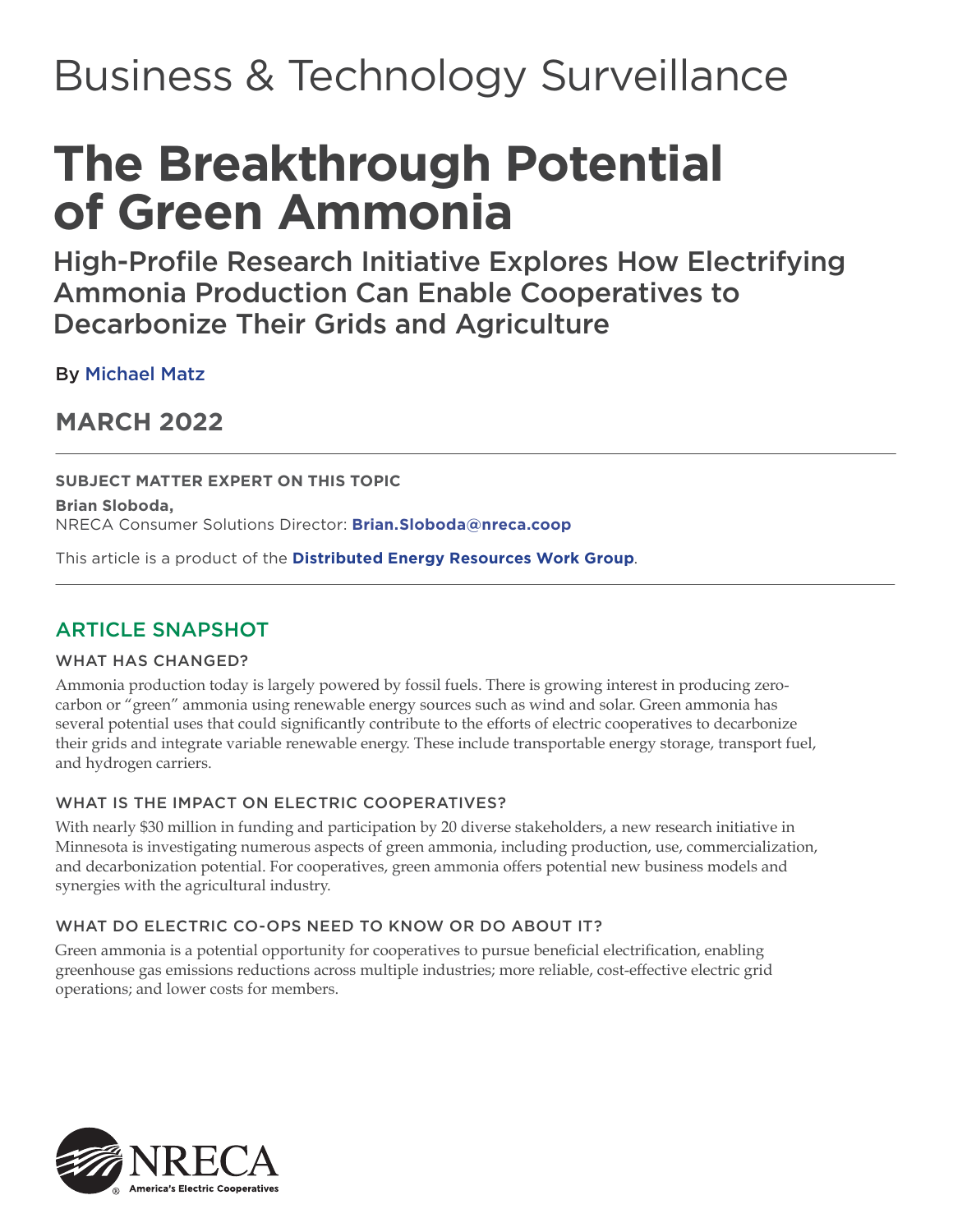#### What is Green Ammonia?

Most ammonia worldwide is produced with processes that use natural gas or coal, accounting for about 2% of total final energy consumption and  $1.3\%$  of  $CO<sub>2</sub>$  emissions from global energy systems—equivalent to the energy system emissions of South Africa. About 70% of global ammonia production is used to make fertilizers for agriculture. Based on these figures, ammonia represents a significant decarbonization opportunity for both energy systems and agriculture.<sup>1</sup> In addition, the United States imports more than \$700 million worth of ammonia annually, presenting an economic opportunity for domestic production.<sup>2</sup>

In recent years, there has been growing interest in producing zero-carbon or "green" ammonia. This would involve electrifying ammonia production with the use of electricity from renewable energy resources, such as wind and solar or other zero-carbon sources like nuclear power. It is envisioned that there would be three primary production steps, each powered by zero-carbon energy:

- A process known as electrolysis splits water into hydrogen and oxygen
- An air separation process produces nitrogen from air
- The Haber-Bosch process combines nitrogen and hydrogen to form ammonia

A number of technical barriers need to be overcome in order to make green ammonia production cost-effective, including the following:

- Ammonia production typically does not work well with variable energy sources, such as wind and solar. Process refinements are needed to address this challenge.
- Because production traditionally requires high temperatures and high pressures, it is

energy-intensive and has high capital and operating costs. To reduce costs, researchers are investigating ways to enable production at lower temperatures and pressures.

- More cost-effective approaches are needed to extract ammonia from the Haber-Bosch reaction mixture.
- Much of today's ammonia production occurs in very large, centralized facilities that produce about 3,000 tons per day. Such facilities are located close to cheap fossil fuel sources, take several years to build, and require several billion dollars in investment. To make green ammonia production viable in rural, agricultural areas, smaller scale production needs to be cost-competitive.

#### Green Ammonia Applications for the Electric Power Sector

Green ammonia has several potential uses that could significantly contribute to the efforts of electric cooperatives to decarbonize their grids and integrate variable renewable energy:

• **Transportable energy storage:** Green ammonia can provide zero-carbon, medium- and long-duration energy storage for distribution and transmission grid applications, such as shaving peak demand and absorbing excess wind and solar generation. Research at the University of Minnesota has shown that ammonia-based, grid-scale storage is lower cost than batteries.<sup>3</sup> Another key advantage is that it is transportable. Because large quantities of ammonia are produced and traded globally today, extensive infrastructure for safe, reliable ammonia storage and transportation is already well-established—much more so than hydrogen.<sup>4</sup> As a result, ammonia offers significant potential to cost-effectively transport zero-carbon energy by road, rail, ship, or pipeline.<sup>5</sup> Many ports already have

Data on final energy consumption, CO<sub>2</sub> emissions, and ammonia fertilizer production from: International Energy Agency, *Ammonia Technology Roadmap: Towards More Sustainable Nitrogen Fertiliser Production*, October 2021, p. 1.

<sup>2</sup> See: **https://oec.world/en/profile/hs92/ammonia?redirect=true** and **[https://wits.worldbank.org/trade/comtrade/en/](https://wits.worldbank.org/trade/comtrade/en/country/ALL/year/2019/tradeflow/Imports/partner/WLD/product/281410) [country/ALL/year/2019/tradeflow/Imports/partner/WLD/product/281410](https://wits.worldbank.org/trade/comtrade/en/country/ALL/year/2019/tradeflow/Imports/partner/WLD/product/281410)**

<sup>3</sup> Matthew J. Palys, Prodromos Daoutidis, Department of Chemical Engineering and Materials Science, University of Minnesota. "Using hydrogen and ammonia for renewable energy storage: A geographically comprehensive techno-economic study," *Computers and Chemical Engineering*, Volume 136, 2020.

<sup>4</sup> International Energy Agency, *Ammonia Technology Roadmap: Towards More Sustainable Nitrogen Fertiliser Production*, October 2021, p. 71.

<sup>5</sup> The Royal Society, *Ammonia: Zero-Carbon Fertiliser, Fuel and Energy Store*, February 2020, p. 4.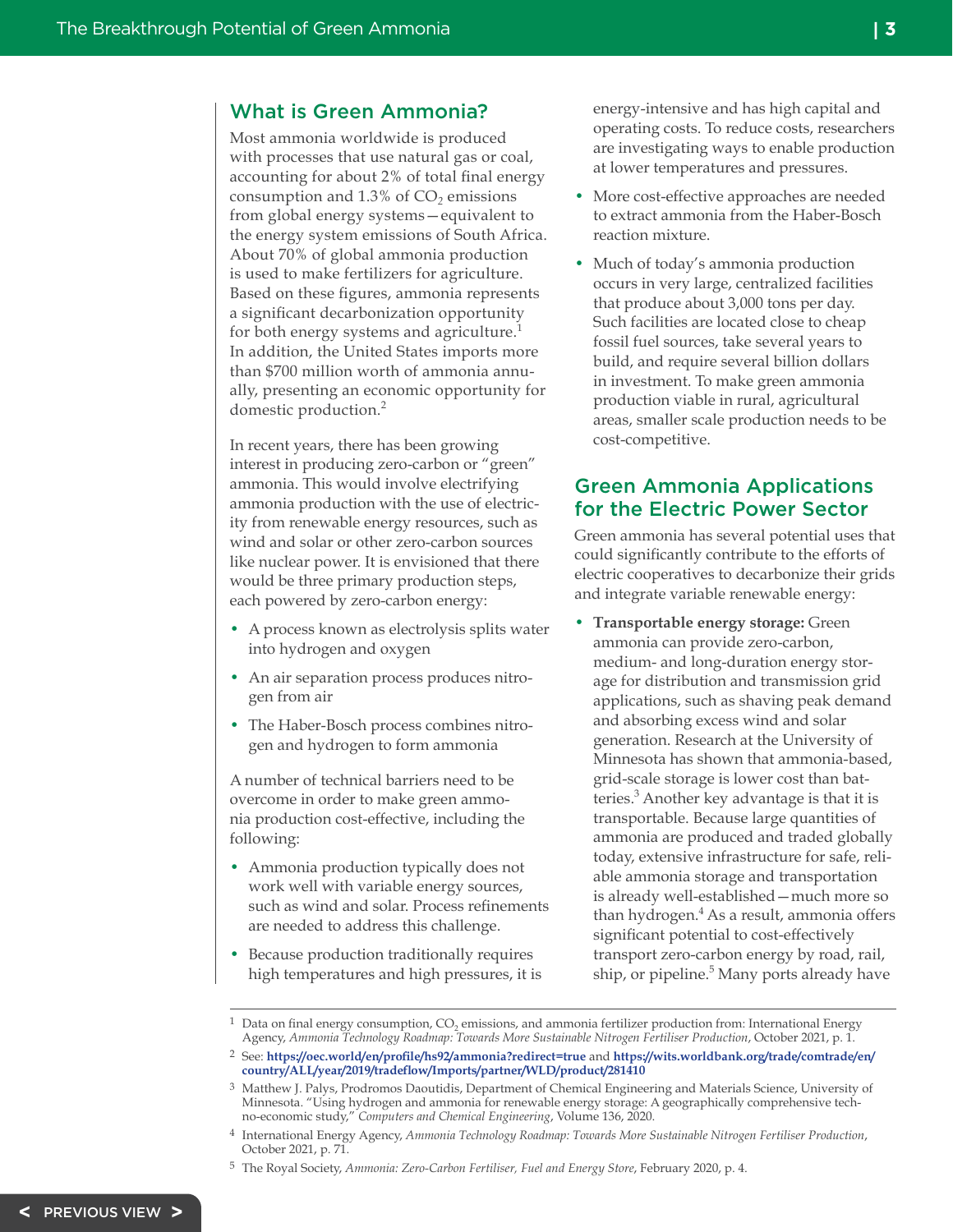ammonia transport terminals. When stored ammonia arrives at its destination, it can be converted to electricity either by combusting it or using it in fuel cells.

- **Transport fuel:** Green ammonia can be used as a zero-carbon fuel in gas turbines, portable internal combustion generators (also known as gensets), and fuel cells. It has a wide range of potential applications, including heavy-duty vehicles, ships, trains, and aviation.
- **Hydrogen carriers:** Relative to hydrogen, ammonia is easier and cheaper to transport and store because of its higher energy density and liquefaction temperature, as well as its well-developed transportation infrastructure. Regions with abundant renewable energy resources could potentially produce green ammonia and ship it as a zero-carbon hydrogen carrier to regions with limited renewable energy, where it would be split or "cracked" into hydrogen for use in fuel cells and other hydrogen applications.<sup>6</sup>
- **Thermal energy storage:** Ammonia can store thermal energy through phase changes (such as liquid to gas), potentially enabling decarbonization of heating and cooling systems. For example, UK-based company Star Refrigeration has developed a heat pump based on ammonia.<sup>7</sup>

For cooperatives, these uses could potentially lead to new business models and synergies with other industries. Agriculture presents particularly compelling opportunities. Spring and fall are the peak seasons for agricultural use of ammonia and ammonia-based fertilizers, while summer and winter are when green ammonia might be used to reduce peak electricity demand. This complementary timing could enable cooperatives to partner with farms and other agricultural stakeholders on green ammonia production, storage, and transport in rural areas. In addition, green ammonia can be used as a fuel to operate farm equipment and grain dryers.

In the trucking industry, green ammonia can enable electrification and decarbonization. It can be delivered to a network of hydrogen fueling stations and converted back to hydrogen for use in fuel cells in heavy-duty trucks. Similarly, decarbonization in the maritime industry is possible through the use of green ammonia for engine fuel in ships. A recent maritime industry survey by Lloyd's Register and Lloyd's List found that industry stakeholders expect ammonia to account for 20% of shipping fuel by 2050.<sup>8</sup> Major manufacturers like Man Energy Solutions and Wärtsilä are developing ammonia-powered engines for the maritime industry. Man expects its engines to be commercially available by 2024.

As with green ammonia production, a number of barriers with ammonia use need to be addressed. For example, fuel cells need to be more durable. While ammonia combustion in engines and turbines does not produce CO*2* emissions, it does emit nitrogen oxides (NOx) that can have adverse local environmental impacts, such as acid rain and haze. Researchers are developing approaches to reduce NOx emissions. Additionally, codes and standards will be needed for utility applications of ammonia.

### A Multifaceted Green Ammonia Research Initiative in Minnesota

Fall 2021 marked the launch of an extensive set of green ammonia research projects in Minnesota. The research spans numerous aspects of ammonia production and use, with total funding of nearly \$30 million (see Appendix A **["A Deep Dive into the Green Ammonia](#page-8-0)  Ecosystem"**). This includes \$10 million from the Minnesota legislature and more than \$18 million from the Renewable Energy to Fuels Through Utilization of Energy-Dense Liquids plus Integration and Testing (REFUEL+IT) program funded by the U.S. Department of Energy's Advanced Research Projects Agency-Energy (ARPA-E). The research and development timeline is about four years.

<sup>6</sup> Information on ammonia's ease of transport and use as a hydrogen carrier can be found in publication: International Energy Agency, *Ammonia Technology Roadmap: Towards More Sustainable Nitrogen Fertiliser Production*, October 2021, p. 71.

<sup>7</sup> The Royal Society, *Ammonia: Zero-Carbon Fertiliser, Fuel and Energy Store*, February 2020, p. 32.

<sup>8</sup> Lloyd's Register provides engineering and technology services for the maritime industry. Lloyd's List is a maritime industry publication.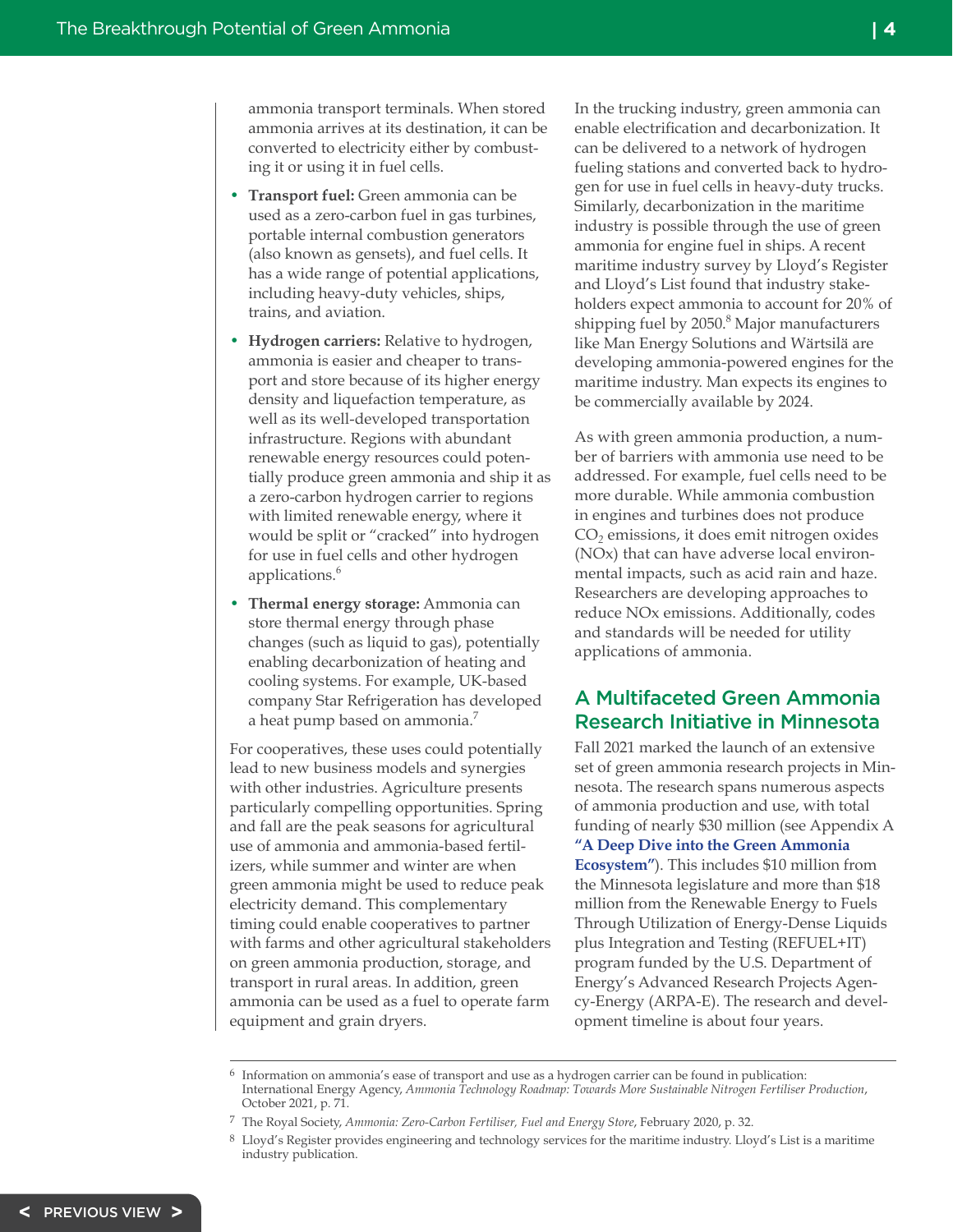There is substantial interest in the initiative, with participation from 20 partners, including demonstrators, technology providers, potential licensors, and end users (see Appendix B **["An Impressive Roster of Participants"](#page-9-0)**). The projects integrate and build upon prior green ammonia research by many of these stakeholders, mostly funded by ARPA-E's REFUEL program. One notable example is the University of Minnesota's West Central Research & Outreach Center (WCROC), which conducts applied agricultural research for farmers and rural communities. In 2013, WCROC commissioned a first-of-its-kind pilot facility that uses wind power to produce green ammonia. Since then, it has used the facility to investigate the potential for green ammonia production in rural agricultural areas. Many of the research activities launched this fall will take place at WCROC.

By establishing and upgrading a test facility at WCROC, the initiative aims to demonstrate efficient, cost-effective green ammonia production in small-scale, modular distributed facilities that can accommodate the various size requirements of different farms and agricultural cooperatives in rural areas. This includes enabling production that can tolerate variable electricity sources. With the test facility, researchers also seek to demonstrate the technical feasibility and cost-effectiveness of several green ammonia uses, including storage, power generation, fuel, hydrogen, and heat.

The team will craft comprehensive commercialization packages of ammonia production and use technologies that are economically attractive for the agricultural and electric power industries. Researchers are investigating synergies between these two industries in the Midwest. According to WCROC's Renewable Energy Program Director Michael Reese, numerous large, refrigerated ammonia storage facilities across the Midwest are used to support application of fertilizer on farms in the spring and fall. These are shoulder seasons for utilities when they typically have light power demand and would not need ammonia for long-term energy storage. In the summer and winter, when fertilizer is not needed and power demand is high, the facilities are available for utilities to store ammonia for power

generation and other uses. This potential for the two industries to share infrastructure could potentially reduce the cost of numerous green ammonia applications.

An operational small-scale, modular, flexible pilot plant producing one metric ton of ammonia per day<sup>9</sup> is expected to be completed in two years. An additional year is planned for testing in real-world conditions and developing business models. The next commercialization step would be to develop and demonstrate a larger plant suitable for an agricultural cooperative. This would take approximately three years.

#### A Perspective from Runestone Electric Association

Runestone Electric Association (REA) is a member-owned electric cooperative that serves 15,000 members in seven counties in west central Minnesota. In 2020, its electricity sales were 42.8% residential, 30.4% agricultural, and 11.7% commercial. The cooperative provides electricity to WCROC. REA and WCROC have had a long working relationship, previously collaborating on a number of research projects on distributed energy resources.

According to REA's CEO Al Haman, there is already significant ammonia storage, handling, and transportation infrastructure in REA's service territory, and the cooperative's members are comfortable and familiar with the infrastructure. A significant proportion of the storage facilities sit idle for a good percentage of the year. The potential to produce and use green ammonia for grid operations presents opportunities for REA to engage with its members and local agricultural cooperatives on ways to make better use of that infrastructure.

"We have 4.9 members per mile of line, so we have to be creative on keeping down the costs to serve our members," said REA Energy Services Manager Ryan Rooney.

REA is participating in the research initiative because it is interested in connecting ammonia-fueled portable generators to the distribution system for short-duration, high loads. This could potentially serve as a non-wires alternative to defer or eliminate traditional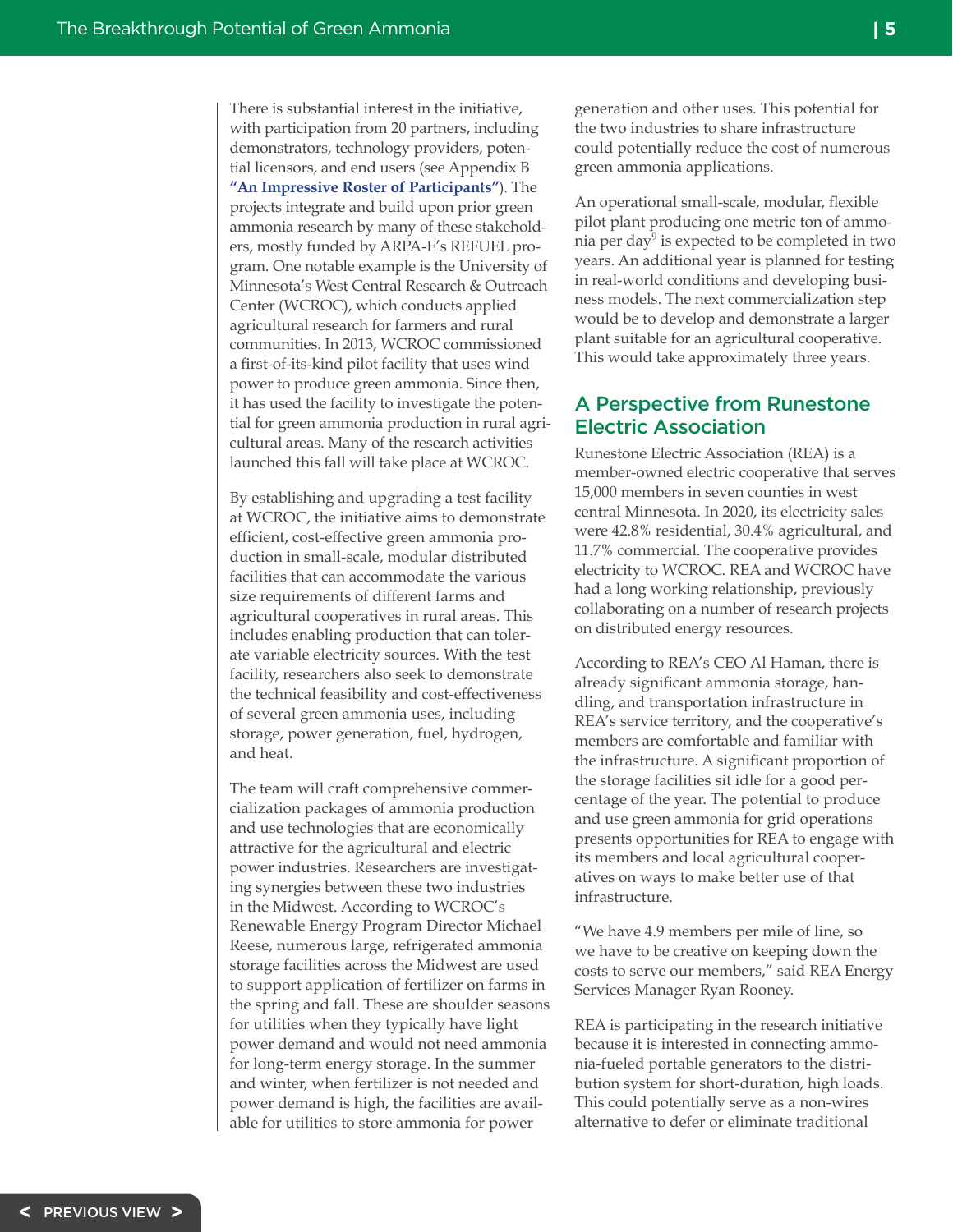grid infrastructure investments, such as new substations and reconductoring power lines. The research team is studying two specific applications for REA's grid:

- **1. Corn-drying loads during harvest:** In a highly agricultural part of REA's service territory, numerous farms run large fans to dry their corn for about six weeks during the harvest season. In 2016, REA built a new substation to serve this high load because its existing grid infrastructure could not accommodate it. Researchers are investigating whether a portable ammonia-powered generator could have addressed this challenge and avoided the need for the substation. The cooperative has provided the research team with technical data on this part of its grid to inform the analysis. REA is considering this application if a similar challenge were to emerge in the future.
- **2. Vacation homes around lakes:** REA's service territory has many lakes surrounded by vacation homes used most often on summer weekends. Typically, visitors arrive on Friday afternoons, turn on their air conditioners, and use their ovens to make dinner. According to REA's Haman, the resulting load spikes are manageable now. However, REA is concerned that its grid infrastructure will not be able to accommodate the load in the future if a larger proportion of the visitors drive EVs and charge their vehicles when they arrive for the weekend. The research team is evaluating whether connecting an ammonia-powered genset to the distribution grid in a lake neighborhood could address such a scenario to defer or eliminate grid investments. Haman said that the genset could potentially be moved in the winter to a different part of REA's territory with a high heating demand.

In addition to the use of green ammonia for non-wires alternatives, REA is also interested in using ammonia-based energy storage for demand management. According to Haman, potential demand management applications include power generation to shave peaks and a program to encourage commercial customers to use ammonia instead of diesel for generators.

## A Perspective from Great River Energy

Great River Energy, a wholesale electric cooperative which provides electricity to 28 distribution cooperatives in Minnesota, is participating in the research initiative because of its relevance to the cooperative's long-term generation planning. It has a high penetration of wind power today, with 669 megawatts of capacity in its 2,800 megawatt power supply portfolio. It is planning for a future with a much higher penetration. Great River Energy anticipates adding 900 megawatts of wind capacity by 2025 and has set a goal of having 50% renewables by 2030.

"The decision to power our system with new sources of wind energy is in line with our mission to provide member-owners with affordable, reliable, sustainable energy," said Great River Energy Vice President and Chief Power Supply Officer Jon Brekke.

During the spring and fall when wind production is typically hig[h and power](#page-6-0) demand low, the price Great River Energy receives for wind on the wholesale market operated by MISO (Midcontinent Independent System Operator) can be very low. The cooperative also periodically contends with grid congestion due to the significant wind production. According to Jeff Haase, who manages member services and end use strategy at Great River Energy, green ammonia production facilities sited near wind turbines present a promising option to use that low-cost wind energy and reduce the congestion. This solution has potential to increase revenue and reduce electricity costs for Great River Energy and its members.

Also notable is Great River Energy's long-standing relationship with the University of Minnesota and WCROC, including a recent project to explore electrification opportunities for the WCROC campus. As part of the current research initiative, Great River Energy is partnering with WCROC on potential green ammonia applications for the electric grid.

 $9\,$  When operating at 100% power capacity, the plant will make 1 metric ton per day of ammonia. When in load-following mode, the plant will not run at 100% capacity so its daily production will be lower.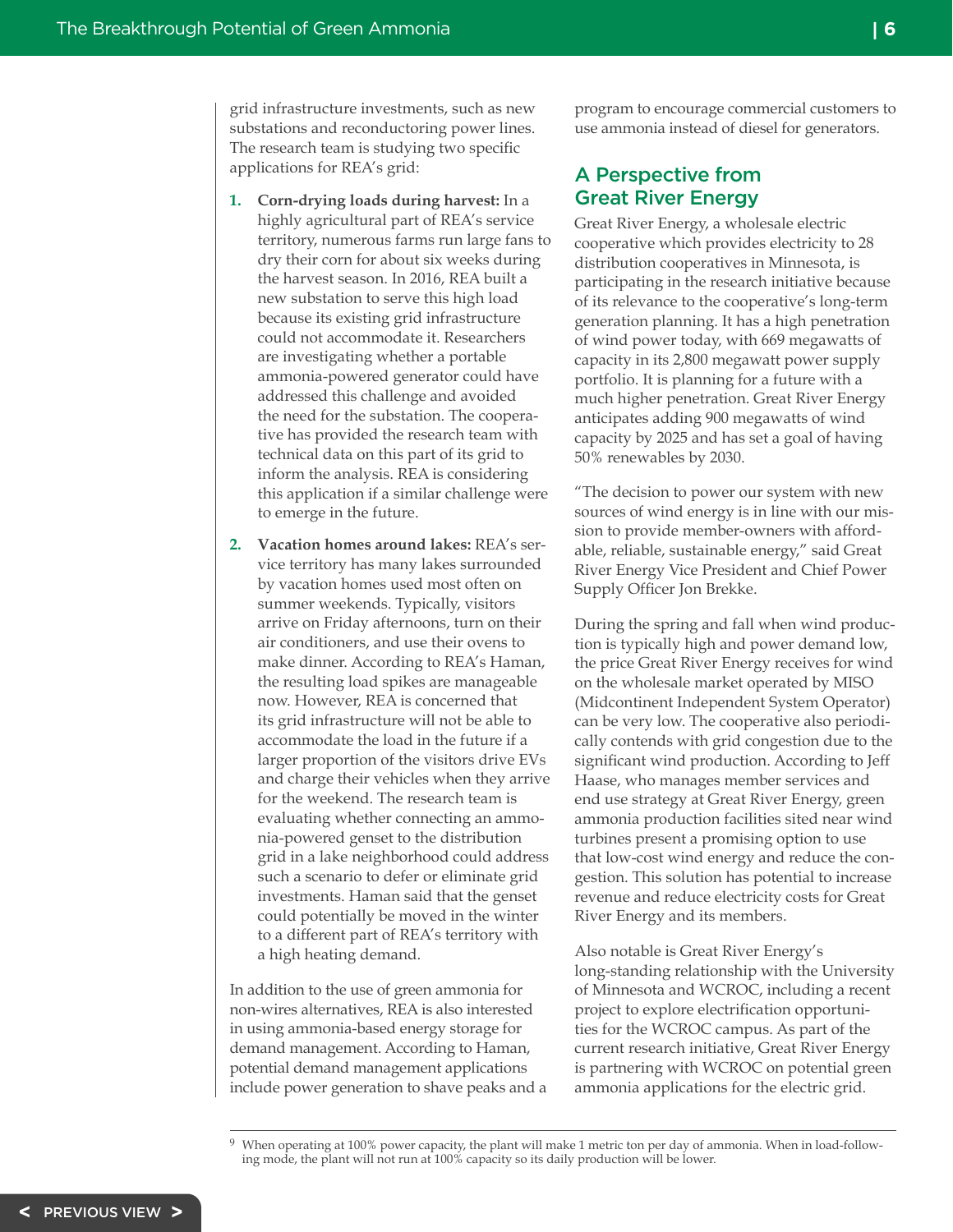<span id="page-6-0"></span>Haase said that if green ammonia production facilities become cost-effective at commercial scale, a number of issues would need to be addressed in order to build local ammonia markets. A key would be to encourage the use of green ammonia by electric cooperatives. Power providers and other local stakeholders would need to identify locations for production facilities that have access to water, wind power, and transportation infrastructure, such as rail and road. Sites would need to be optimally located to support local distribution grid operations as well as local economic development.

There also is the question of how to encourage investment in green ammonia production facilities. "Would there be an appetite among incumbent ammonia producers that currently rely on natural gas to build large green ammonia facilities?" said Haase. "Or will an entirely new industry emerge in the Midwest to build these facilities? What policies could help?"

### The Importance of Monitoring Green Ammonia Developments

There are a number of reasons why cooperatives should pay attention to the Minnesota research initiative, monitor other ammonia research developments, and consider ammonia's implications for their grid operations.

**Research focus on commercialization.** The Minnesota initiative is evaluating and demonstrating a comprehensive set of business models that span green ammonia production and use. The research team also is developing a license package for potential use by fertilizer companies, utilities, and logistics companies.

**Significant public investment.** There is high level of policymaker interest and public investment in green ammonia—at both the state and federal levels—as a tool to reduce greenhouse gas emissions.

**Significant investment and research in the private sector.** There is an active ecosystem of research in the private sector spanning numerous aspects of green ammonia production and use. For instance, multinational manufacturer Siemens has built a green

ammonia demonstration system in the UK, and industrial giant Mitsubishi is investing in green ammonia production and developing an ammonia-fired gas turbine. U.S. company HEC-TINA developed and demonstrated an ammonia-powered internal combustion engine about five years ago. The membership of the Ammonia Energy Association—a non-profit organization that aims to decarbonize ammonia for existing and new uses includes companies such as multinational utility Engie, Mitsubishi Heavy Industries, Shell, engineering firm Black & Veatch, and shipping giant Maersk. The broad spectrum of stakeholders involved in advancing green ammonia reflect its rapidly growing promise.

**Increasing need for energy storage to enable high levels of renewable energy.** In a growing number of regions, wind and solar are among the lowest cost energy sources and offer a clear path for cooperatives to achieve their decarbonization goals. As the penetration of these variable resources reaches high levels, cooperatives will need both short- and long-duration energy storage to balance energy supply and demand. Relative to batteries, green ammonia offers a lower cost approach to store wind and solar power when there is excess generation, reducing the costs of running the grid. Because ammonia is transportable, it can help avoid the need to build expensive transmission lines to deliver renewable energy from remote locations. Additionally, ammonia potentially offers a cost-effective approach to store and transport hydrogen to various parts of a cooperative's service territory.

**New business opportunities and synergies with other industries.** There are potential opportunities for cooperatives to work with existing fertilizer companies and agricultural cooperatives on business ventures to produce and use green ammonia. These partnerships can help decarbonize both the utility and agricultural industries by taking advantage of complementary timing: Ammonia can be used by farms for fertilizer in the spring and fall, and used by utilities in the summer and winter when electricity demand is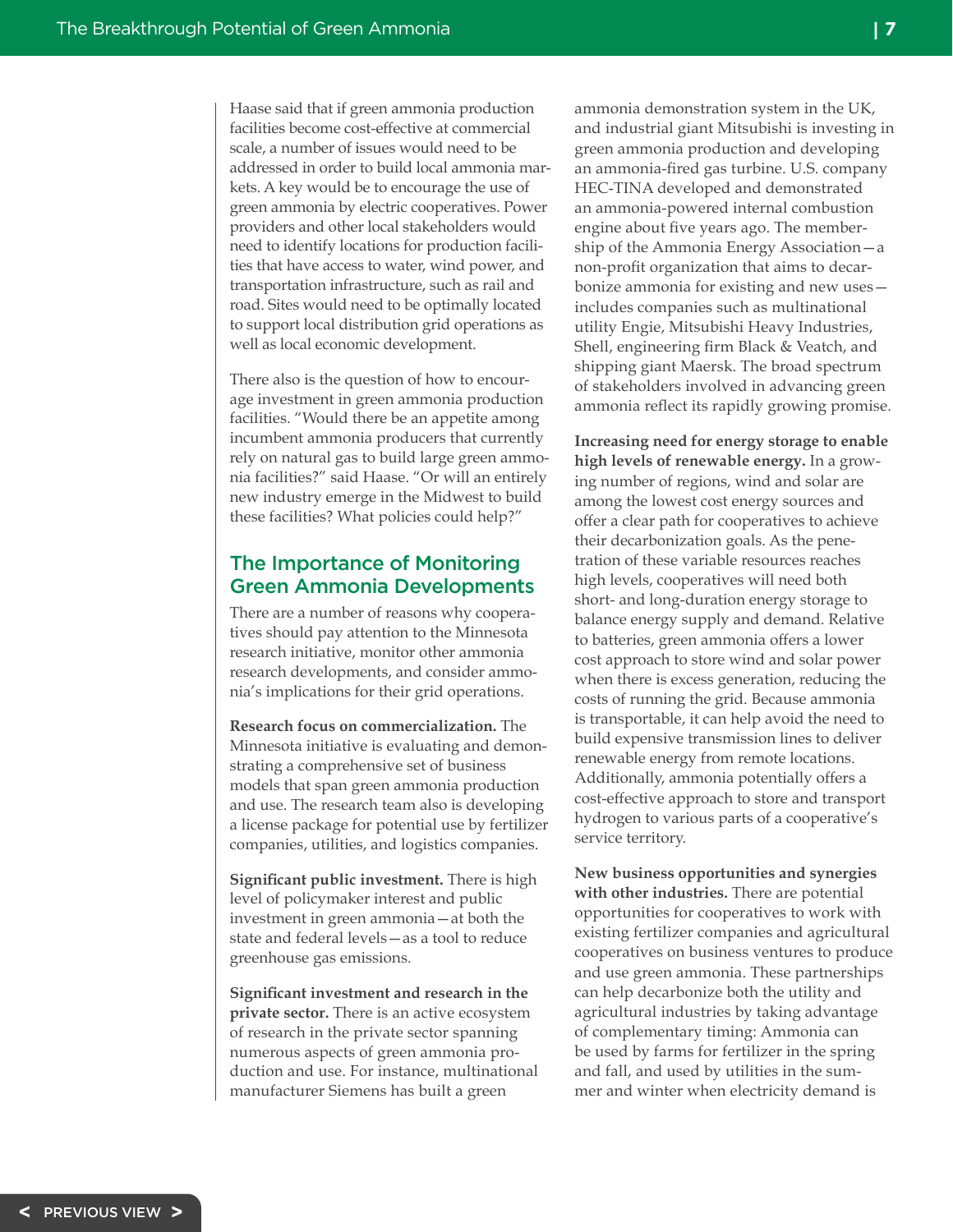higher. Since green ammonia can be a drop-in replacement for conventional ammonia, there is minimal disruption for farming operations. In contrast, other routes to decarbonizing agriculture, such as changing crop production systems, are very disruptive. Growing interest in green ammonia in the trucking and maritime industries could lead to additional business opportunities for cooperatives.

**A big opportunity for beneficial electrification.**  Green ammonia production leverages zero-carbon wind and solar power in a process that would otherwise use natural gas. At the same time, it enables applications (such as power generation, fuel, energy storage, and hydrogen fuel cells) that have the following benefits:

- Reduction of greenhouse gas emissions
- More reliable grid operations (through approaches such as peak demand reduction)
- Lower grid costs due to infrastructure investment deferral and the ability to use excess wind and solar energy
- Lower costs for customers

### What Cooperatives in Other Regions Can Do to Explore Green Ammonia Opportunities

**Consider your energy mix.** Cooperatives that have access to inexpensive wind or solar power in their service territories or in adjacent territories could potentially use green ammonia for transportable, long-term energy storage to balance variable renewable energy and decarbonize the grid. For example, a Minnesota cooperative could use abundant wind resources in South Dakota and North Dakota to produce green ammonia and then transport it to Minnesota for various applications. A long-term, low-priced wind or solar energy

contract can enable cooperatives to lock in low costs for green ammonia production.

**Consider the size of your region's agricultural industry and how much ammonia it uses for fertilizer.** In the United States, regions with the best wind resources are typically agricultural. The corn belt is nearly identical to the wind belt. This synergy makes it logistically easier for agricultural and utility stakeholders in a given region to collaborate on ammonia production and use. Corn production has a particularly high ammonia demand, and green ammonia can reduce its fossil fuel use by more than 90%.<sup>10</sup>

**Consider the existing ammonia storage and transportation infrastructure in your region and how it is used.** Cooperatives can leverage ammonia storage facilities if they are inactive or not fully utilized during periods of high power demand.

**Understand ammonia safety concerns.** While ammonia is corrosive and toxic to humans if inhaled, the ammonia industry has established safety protocols to avoid human health impacts during storage, handling, and transportation.<sup>11</sup> Cooperatives can take advantage of existing knowledge on ammonia safety.

**Get connected with stakeholders active in green ammonia research and development.**  These may include companies like General Electric, universities located in a cooperative's service territory, and industry trade groups such as the Ammonia Energy Association.

**Monitor the availability of federal and state research grants for green ammonia.** Grants can serve as a catalyst for cooperatives to engage their members to generate ideas related to green ammonia.  $\blacksquare$ 

**| 8**

<sup>10</sup> The 90% reduction in fossil fuel use is based on research by the University of Minnesota's WCROC to collect crop production energy consumption data. It assumes that green ammonia can be used to replace conventional nitrogen fertilizer and as fuel for grain drying, tractors, and trucks. See page 9 of the University of Minnesota presentation at the Minnesota Public Utilities Commission.

<sup>11</sup> Ash, N. and Scarbrough, T., *Sailing on solar: Could green ammonia decarbonise international shipping?*, Environmental Defense Fund, 2019, p. 39.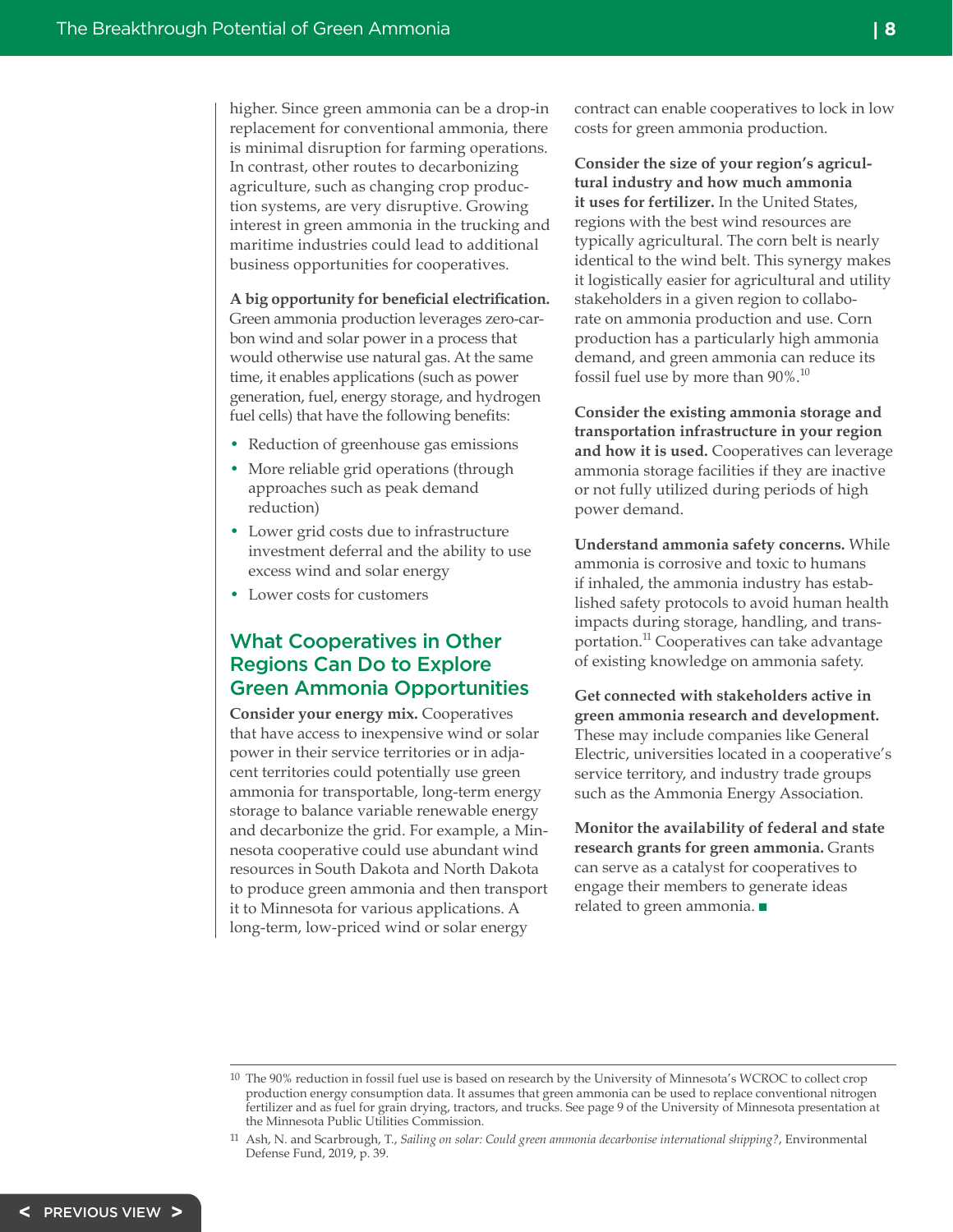#### <span id="page-8-0"></span>**APPENDIX A: A DEEP DIVE INTO THE GREEN AMMONIA ECOSYSTEM**

A defining feature of the Minnesota research initiative launched this fall is its comprehensive nature. More than a dozen distinct, yet related, research activities delve into a broad spectrum of green ammonia production and use issues that require attention to enable widespread commercialization.

Research activities related to green ammonia production include:

- Demonstrate a modular facility that can produce one metric ton of green ammonia per day at low temperatures and pressures
- Test process controls that can adjust production levels with varying wind power output and electricity market prices to enable load-following operation and production turndowns of up to 90%
- Test a new method developed by University of Minnesota to separate ammonia as it is produced

Research activities related to green ammonia applications include:

- Develop and demonstrate a 250-kilowatt mobile electric generator (genset) powered by green ammonia
- Evaluate the potential for use of ammonia storage and ammonia-powered gensets as non-wired distributed power generation alternatives and to stabilize the grid
- Develop retrofit options for ammonia combustion in gas turbines and conduct related modeling and economic studies
- Demonstrate a portable ammonia-fueled fuel cell to produce electricity for backup, off-grid applications, and substation support
- Demonstrate a process to crack ammonia to produce hydrogen for use in fuel cells
- Model control strategies for microgrids that incorporate green ammonia and hydrogen production, storage, and use for power generation
- Evaluate the potential to use ammonia instead of diesel in tractors
- Develop and operate an ammonia-powered forklift

Other research activities:

- Develop planning tools to couple the use of green ammonia in electric grid and agricultural operations
- Develop an ultra-safe, stationary ammonia storage system for use in high-population areas
- Quantify the costs and carbon intensity for green ammonia production and use at various production scales and geographies
- Evaluate the commercialization potential for green ammonia production and use based on analyses of competitors in energy storage, fuel, and fertilizer markets
- Evaluate policy options to support green ammonia production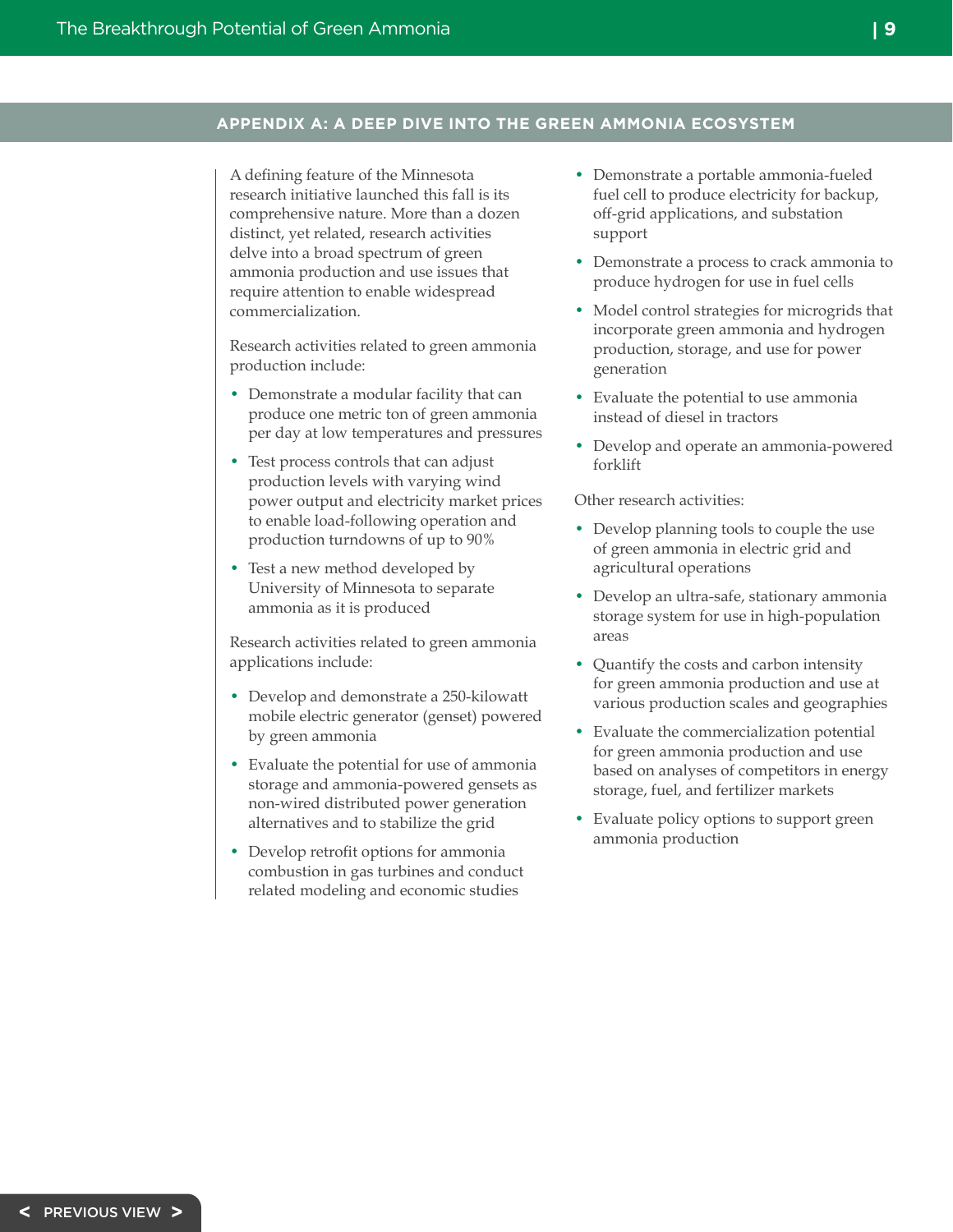#### <span id="page-9-0"></span>**APPENDIX B: AN IMPRESSIVE ROSTER OF PARTICIPANTS**

A remarkable aspect of the Minnesota green ammonia initiative is the large number of stakeholders involved. Led by the University of Minnesota and non-profit research institute RTI International, twenty companies, universities, and other organizations are participating. The broad participation reflects the wide range of research activities aimed at commercializing a comprehensive lifecycle of green ammonia production and use. The team includes:

- University of Minnesota's WCROC is providing its wind-powered green ammonia production facility and is hosting and leading numerous aspects of the research at the facility.
- Swiss ammonia production technology provider Casale, RTI International, and Texas Tech University are developing various aspects of the modular production facility to optimize operations and lower costs.
- University of Minnesota's Department of Chemical Engineering and Materials Science is developing a novel technology to separate ammonia from the reaction mixture. It is also modeling supply chains and other technical and economic aspects of green ammonia, and it is conducting life cycle assessments of ammonia production and use technologies.
- Nel Hydrogen, one of the world's largest manufacturers of electrolyzers, is developing the electrolysis process for the production facility.
- General Electric (GE) is examining how to retrofit a gas turbine to enable combustion of ammonia for power generation.
- Multinational energy company Shell is analyzing the economics and commercialization potential of ammonia use for fuels, energy storage, and power generation.
- Nutrien (one of the world's largest fertilizer producers with 500,000 grower accounts) is providing operational and safety knowhow and is evaluating the production facility's implications for fertilizer production. It is also a potential licensor of the facility.
- Utah-based clean energy startup Chemtronergy is demonstrating a direct ammonia-powered fuel cell.
- University of Minnesota's Mechanical Engineering Department is investigating ammonia-fueled tractors.
- The University at Buffalo/State University of New York, University of South Carolina, Gas Technology Institute (GTI), and Media and Process Technology are developing a novel ammonia cracking reactor for hydrogen production. Pacifica (a Washington state–based company that assembles various types of vehicles) is designing and assembling an ammonia-powered forklift that uses the cracking reactor.
- Electric cooperative Runestone Electric Association, wholesale energy provider Great River Energy, Otter Tail Power Company, and Xcel Energy are evaluating energy storage and power generation applications of green ammonia.
- Software company OATI is developing an approach to send price signals to the production facility so that it can adjust to variable wind output and energy prices.
- The Agricultural Utilization Research Institute (AURI) is evaluating potential business opportunities for farmers and utilities in rural regions.